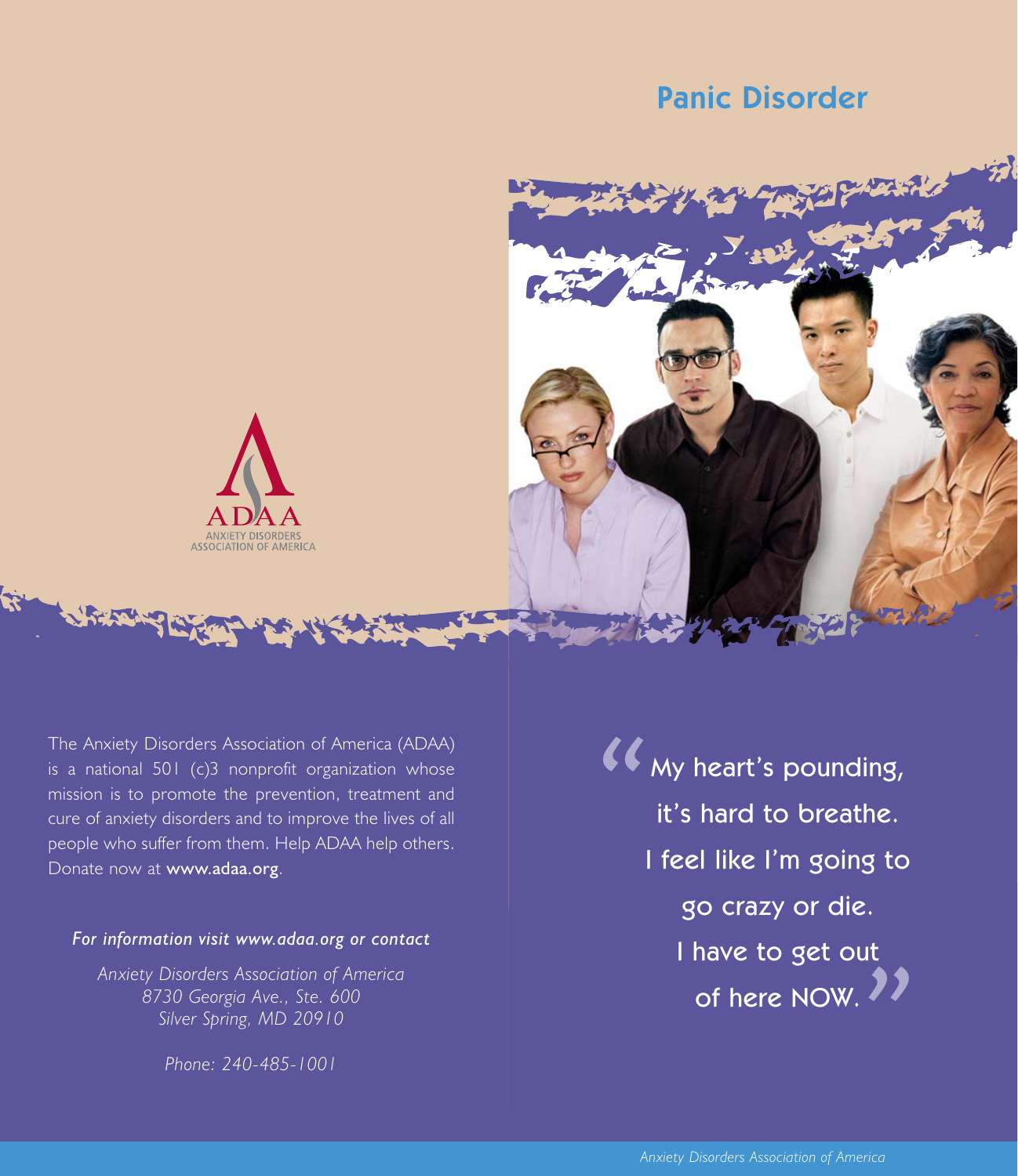# What is Panic Disorder?

We've all experienced that gut-wrenching fear when suddenly faced with a threatening or dangerous situation. Crossing the street as a car shoots out of nowhere, losing a child in the playground or hearing someone scream fire in a crowded theater. The momentary panic sends chills down our spines, causes our hearts to beat wildly, our stomachs to knot and our minds to fill with terror. When the danger passes, so do the symptoms. We're relieved that the dreaded terror didn't happen and we move on.

But now imagine standing in line in a grocery store talking with a neighbor when suddenly, *out of the blue*, you feel as if you're in the throws of an impending disaster. Your heart is pounding out of your chest, you feel tingly, sweaty and lightheaded. You are convinced you're going to pass out, lose your mind, make a fool of yourself, or, perhaps, even die. Then, as quickly as the feelings came on, they pass. You've had a panic attack. You're exhausted, confused and wondering, "What if it happens again?"

People who experience spontaneous, seemingly out-of-theblue panic attacks *and* are preoccupied with the fear of it happening again have a serious, yet treatable condition called panic disorder. The attacks, which develop abruptly and reach a peak within a few minutes, occur unexpectedly, sometimes even while the person is asleep.

Panic disorder affects over 6 million American adults and typically develops in early adulthood. It is three times more common in women than in men.

# What is Agoraphobia?

Some people with panic disorder begin avoiding places or situations where they previously had a panic attack, in anticipation of it happening again. Typically they avoid public places where immediate escape would be difficult, such as shopping malls, public transportation or large sports arenas. These people have agoraphobia. Their world may become smaller and smaller, as they are constantly on guard for the next attack. About one in three people with panic disorder develops agoraphobia. Some become "territory-bound," using a fixed route between home and work or always have a "safe person" accompany them places. Others are only comfortable venturing out by themselves. In extreme cases, people with agoraphobia may not leave the house, or do so only if absolutely necessary.

# Louit Anxiety Disorders

Anxiety is a normal part of living. It's the body's way of telling us something isn't right. It keeps us from harm's way and prepares us to act quickly in the face of danger. However, for some people, anxiety is persistent, irrational and overwhelming. It may get in the way of day-to-day activities and even make them impossible. This may be a sign of an anxiety disorder.

The term "anxiety disorders" describes a group of conditions including generalized anxiety disorder (GAD), obsessive-compulsive disorder (OCD), panic disorder, posttraumatic stress disorder (PTSD), social anxiety disorder (SAD) and specific phobias. For information on all of the anxiety disorders visit www.adaa.org.

# What's the difference between normal anxiety and panic disorder?

#### Normal Anxiety

Panicking because the school nurse called to tell you your child was injured on the playground.

Being scared and anxious about driving on the highway at night during a snowstorm.

Anxiously anticipating a job evaluation.

#### Panic Disorder

Sitting in the movie theater and suddenly, out of the blue, having a panic attack that makes you feel as if you were going to lose control of yourself and start screaming.

Being preoccupied with the fear of having a panic attack or passing out while driving for no apparent reason.

Relentless, irrational and overwhelming fear of experiencing the next panic attack, even though there is no apparent threat or danger.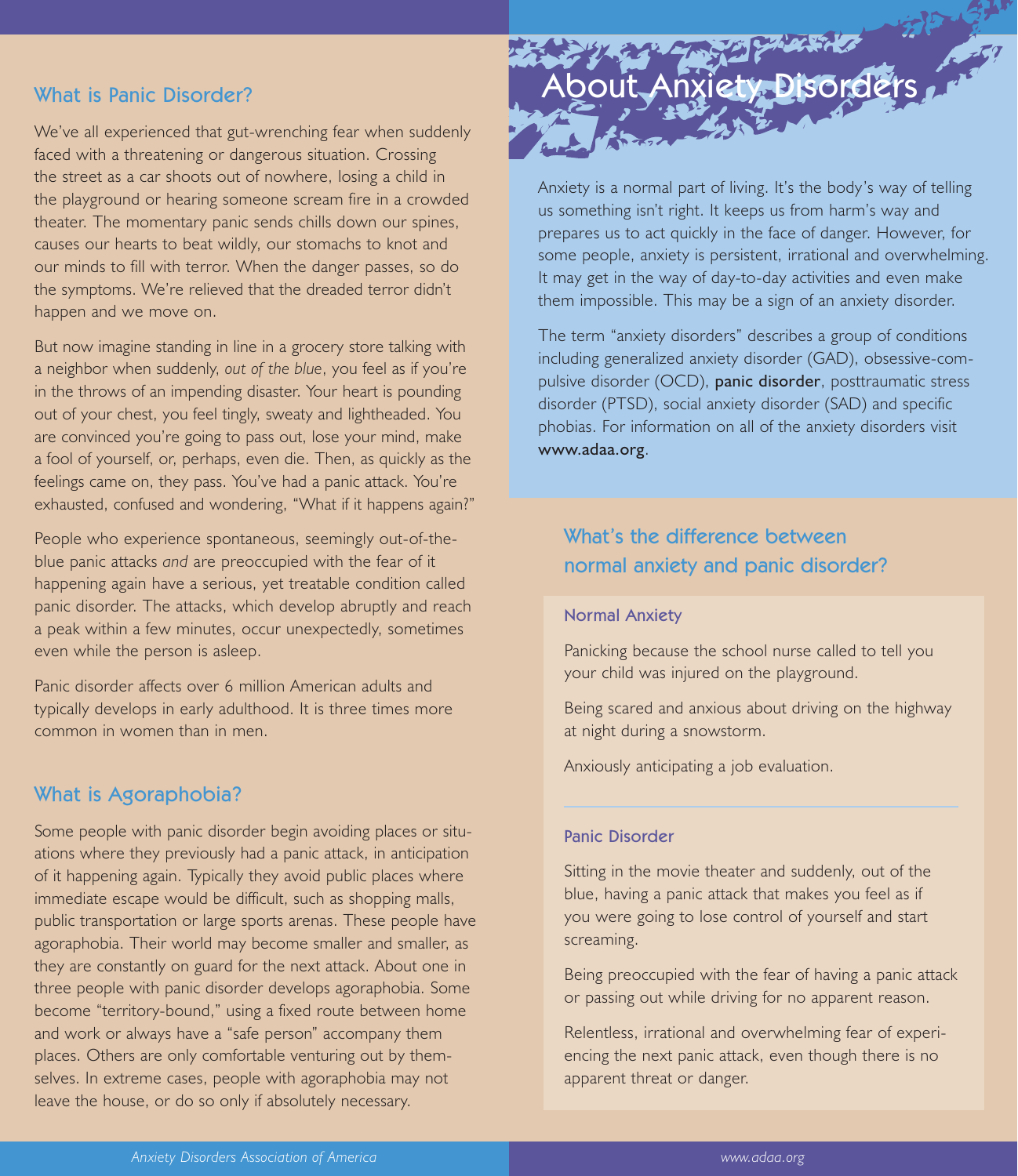

When<br>
name<br>
To di I was so relieved when my doctor put a name to my problem. To discover that there are other people like me. To learn that there is hope.

# How can panic disorder affect your life?

From the terrifying and confusing symptoms of the attacks themselves to the constant fear of having another attack — panic disorder can be frightening, disruptive and debilitating. Since many of the symptoms mimic those found in illnesses like heart disease, thyroid problems and breathing disorders, people experiencing panic attacks often make multiple visits to emergency rooms or to doctors' offices, convinced they have a life-threatening illness. It often takes months or years and lots of frustration before getting a proper diagnosis. Some people are afraid or embarrassed to tell anyone, including their doctors or loved ones, about what they are experiencing for fear of being thought of as a hypochondriac. Instead, they suffer in silence, distancing themselves from friends, family and others who could be helpful.

Complicating the picture is the fact that panic disorder often co-occurs with other mental and physical disorders including other anxiety disorders, depression, irritable bowel syndrome, asthma and substance abuse. This may further increase the difficulty in getting a proper diagnosis and treatment.

# What causes panic disorder?

While the exact cause of panic disorder is unknown, research suggests that a combination of a person's biology or genes, personality and environmental factors all contribute to the onset and development of panic disorder.

## What treatments are available?

Fortunately, most individuals who seek treatment for panic disorder and other anxiety disorders see significant improvement and enjoy a better quality of life. A variety of treatment options exist including cognitive-behavioral therapy, exposure therapy, anxiety management and medications. One, or a combination of these, may be recommended. Details about these treatments are available on the ADAA website at www.adaa.org.

It is important to remember that there is no single "right" treatment. What works for one person may or may not be the best choice for someone else. A course of treatment should be tailored to your individual needs. Ask your doctor to explain why a particular type of treatment is being recommended, what other options are available and what you need to do to fully participate in your recovery.

# How can ADAA help you?

Suffering from panic disorder or any anxiety disorder can interfere with many aspects of your life. ADAA can give you the resources that will help you and your loved ones better understand your condition, connect you with a community of people who know what you are experiencing and assist you in finding mental health professionals in your city who can help. Visit the ADAA website at www.adaa.org to locate doctors and therapists who treat panic disorder and other anxiety disorders in your area, as well as local support groups. Learn about the causes, symptoms and best treatments for all of the anxiety disorders, review questions to ask a therapist or doctor and find helpful books, tapes and other materials to help family and loved ones. ADAA is here to help you make the best decisions so that you can get on with your life.